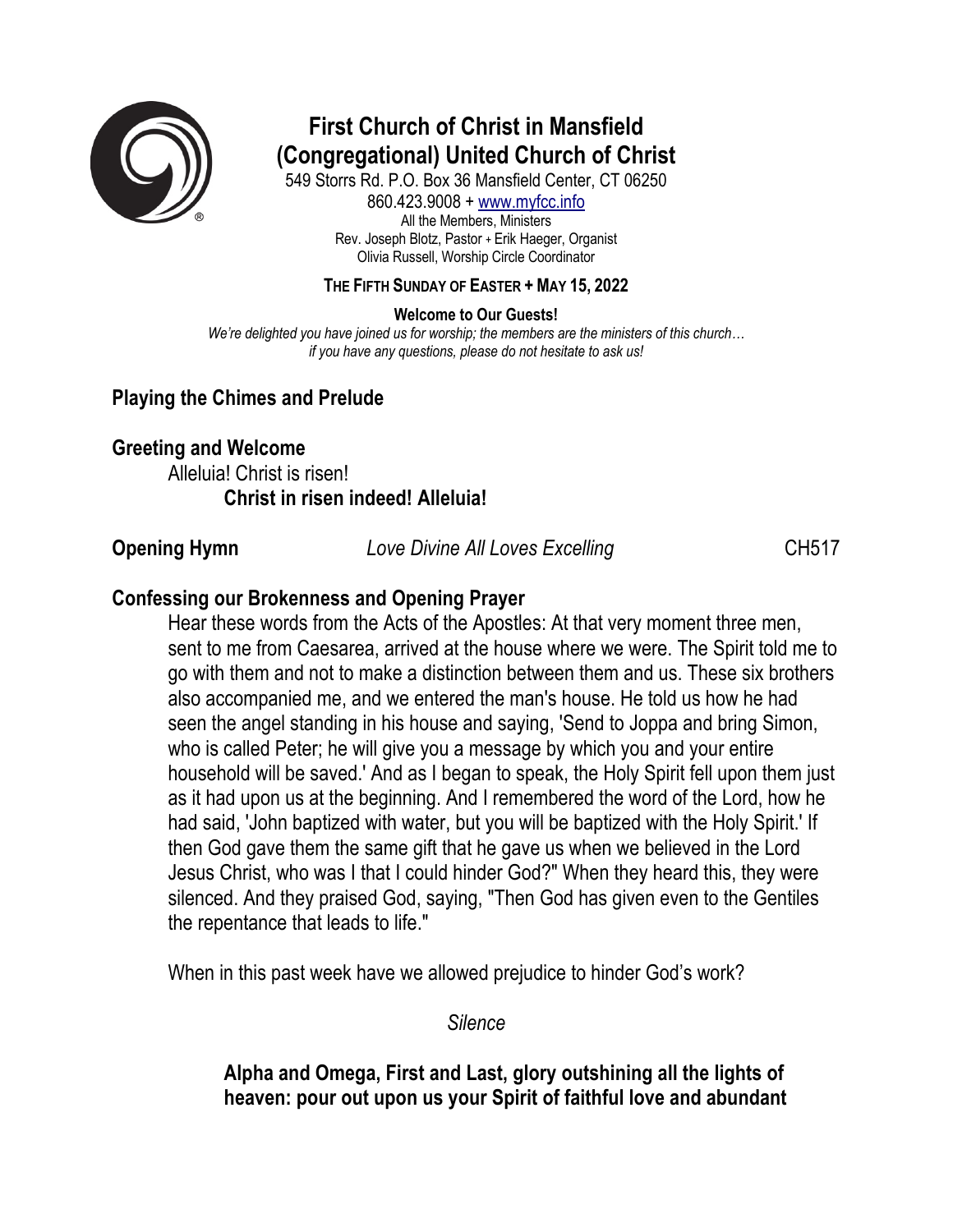**compassion, so that we may rejoice in the splendor of your works while we wait in expectation for the new heaven and the new earth you promise when Christ shall come again. Amen.**



### **Christian Scripture** Revelation 21:1-6

Then I saw a new heaven and a new earth; for the first heaven and the first earth had passed away, and the sea was no more. And I saw the holy city, the new Jerusalem, coming down out of heaven from God, prepared as a bride adorned for her husband. And I heard a loud voice from the throne saying, "See, the home of God is among mortals. He will dwell with them as their God; they will be his peoples, and God himself will be with them; he will wipe every tear from their eyes. Death will be no more; mourning and crying and pain will be no more, for the first things have passed away." And the one who was seated on the throne said, "See, I am making all things new." Also he said, "Write this, for these words are trustworthy and true." Then he said to me, "It is done! I am the Alpha and the Omega, the beginning and the end. To the thirsty I will give water as a gift from the spring of the water of life.

### **Psalter** Psalm 148: Let the Whole Creation Cry CH21

#### **Gospel** John 13:31-35

When he had gone out, Jesus said, "Now the Son of Man has been glorified, and God has been glorified in him. If God has been glorified in him, God will also glorify him in himself and will glorify him at once. Little children, I am with you only a little longer. You will look for me; and as I said to the Jews so now I say to you, 'Where I am going, you cannot come.' I give you a new commandment, that you love one another. Just as I have loved you, you also should love one another. By this everyone will know that you are my disciples, if you have love for one another.

### **Reflection**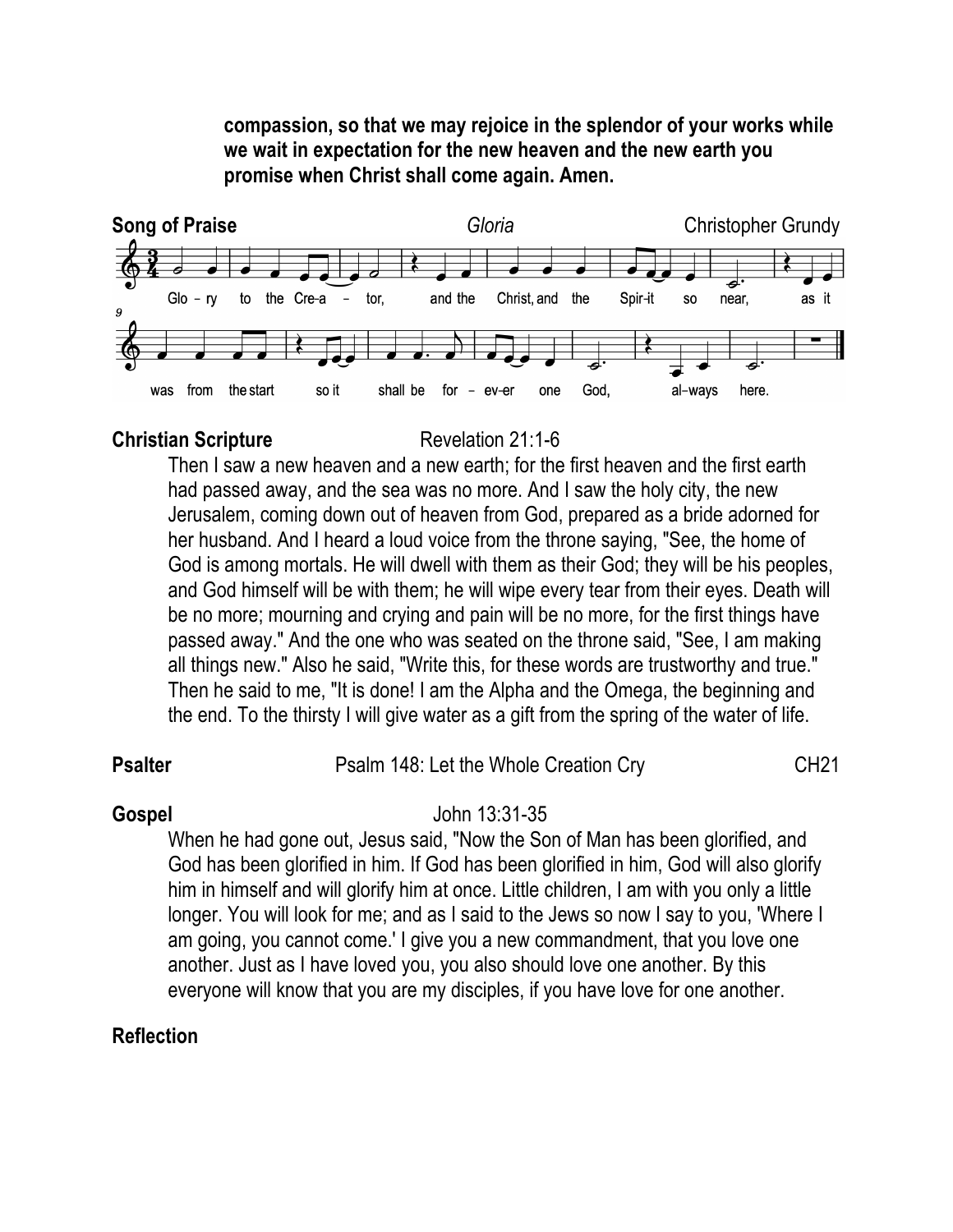

# **Prayers of the People and the Prayer of Jesus**

For the Church: that we may be known as disciples of Jesus by the love and care that we show one another

For the grace of insight: that we may recognize all that God is doing in our lives, our faith community, and the world around us so that we may cooperate in bringing forth the reign of God in our time and place

For the grace to love as God has loved us: that we may have the courage to lay down our lives in service of one another and for those who are most in need

For freedom of mind and heart: that God will free us from old attachments and help us follow the movement of the Spirit into new relationships and new forms of service

For the renewal of community life: that God will guide us in deepening our relationships, encouraging one another along life's journey, and caring for one another as we face hardships

For those who strive to manifest a New Heavens and a New Earth: that God will inspire those working to end injustice and poverty, assist the elderly and homebound, and be a source of hope for all who are suffering

For all who are caught in human trafficking: that God will free them from bondage, help someone to recognize their need, and restore them to loved ones

For all who have experienced abuse: that God will heal them, give them new courage, and renew their vision for a future filled with God's promises

For all who have been displaced by war, famine, or natural disasters: that God will protect them from harm, touch the hearts of many to reach out and assist them, and lead them to places of safety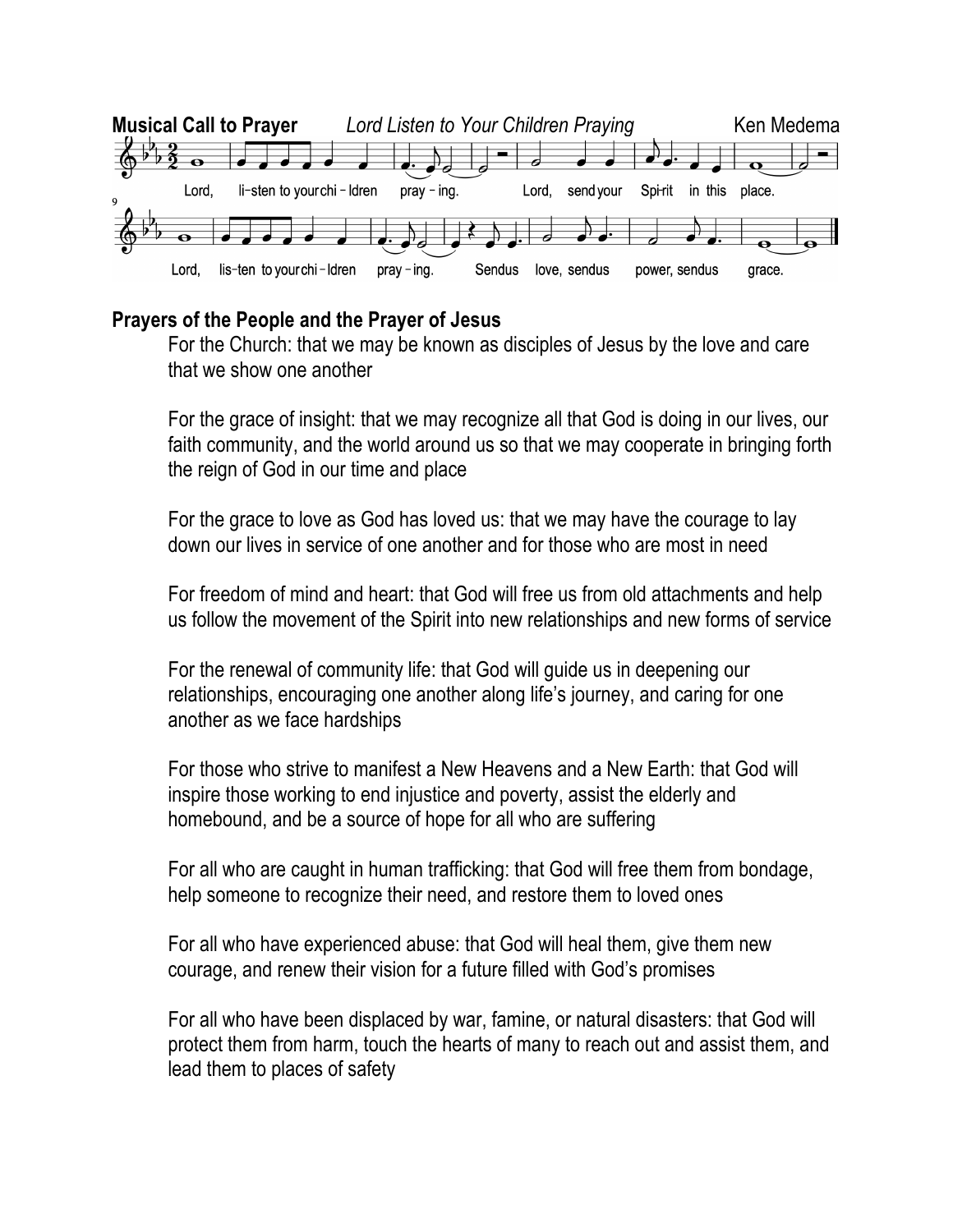For all who are graduating this spring: that they will find good ways to use their gifts and skills so that they may contribute to society and find meaning and satisfaction in their work

For good stewardship of natural resources: that we may honor God's work of creation through caring for the earth, water, and air that we share so that all may enjoy and share in its benefits

For peace: that God will turn minds and hearts from violence, open new ways for dialogue about wounds and grievances, and help all who are burdened with anger to find healthy ways to express it

*Please pray the Prayer of Jesus in whatever language is most comfortable for you. The following are offered as examples…*

> **Our Father/Mother/Creator, who art in heaven, hallowed be thy name. Thy kingdom come. Thy will be done on earth, as it is in heaven. Give us this day our daily bread, and forgive us our debts/sins/trespasses, as we forgive our debtors/those who sin/trespass against us. And lead us not into temptation, but deliver us from evil. For thine is the kingdom, and the power, and the glory, forever. Amen.**

**Musical Offering** *The Call* **Ralph Vaughn Williams** Howard Drescher and Erik Haeger *Offerings may be placed in passed plates, mailed to: First Church of Christ in Mansfield* 

*UCC.* 

*Box 36. Mansfield Center, CT 06250, or given online at www.myfcc.info*